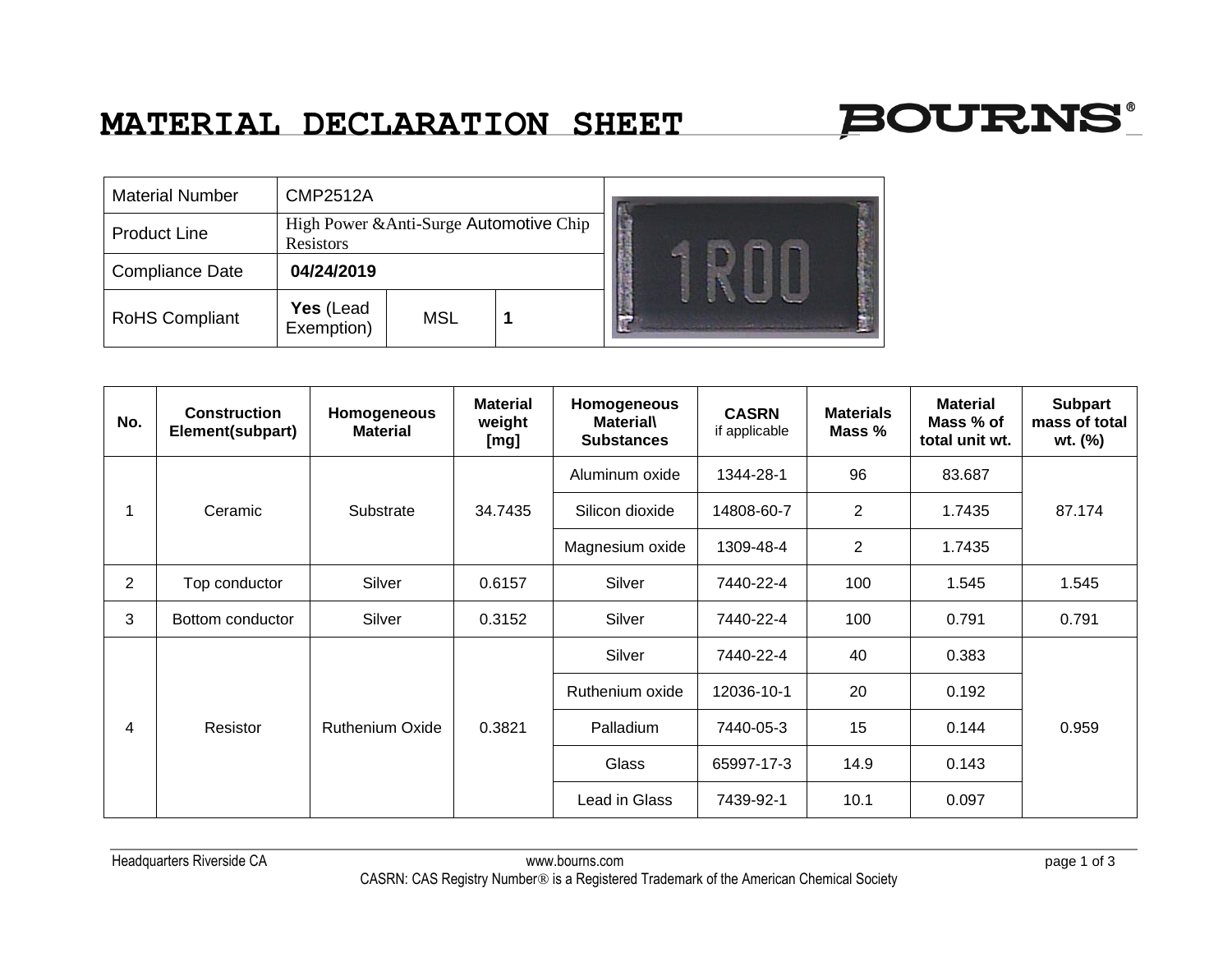

| 5              | First encapsulating | Glass        | 0.3685  | Silica                | 14808-60-7 | 74  | 0.685 | 0.925 |
|----------------|---------------------|--------------|---------|-----------------------|------------|-----|-------|-------|
|                |                     |              |         | Glass                 | 65997-17-3 | 12  | 0.111 |       |
|                |                     |              |         | Aluminum oxide        | 1344-28-1  | 6   | 0.055 |       |
|                |                     |              |         | Chromium III<br>oxide | 1308-38-9  | 8   | 0.074 |       |
| 6              | Overcoat            | Resin        | 0.8454  | Resin                 | 25036-25-3 | 100 | 2.121 | 2.121 |
|                |                     |              |         | Silver                | 7440-22-4  | 85  | 1.737 |       |
| $\overline{7}$ | Side conductor      | Silver       | 0.8142  | Resin                 | 9003-36-5  | 15  | 0.306 | 2.043 |
| 8              | Plating (Middle)    | Nickel       | 0.6872  | Nickel                | 7440-02-0  | 100 | 1.724 | 1.724 |
| 9              | Plating (Outer)     | Tin          | 1.0308  | Tin                   | 7440-31-5  | 100 | 2.586 | 2.586 |
| 10             | Marking             | Resin        | 0.0525  | Resin                 | 29690-82-2 | 70  | 0.092 | 0.132 |
|                |                     |              |         | Titanium oxide        | 1317-80-2  | 30  | 0.040 |       |
|                |                     | Total weight | 39.8551 |                       |            |     |       |       |

## **This Document was updated on: 04/24/2019**

## **Important remarks:**

- 1. It is the responsibility of the user to verify they are accessing the latest version.
	- a. "Compliance Date" is not the date supplier submits the MDS, but when the product was first compliant with RoHS.
	- b. "This Document was updated on:" is where we indicate when supplier submits the MDS. All previous MDS must be archived for traceability in the future.